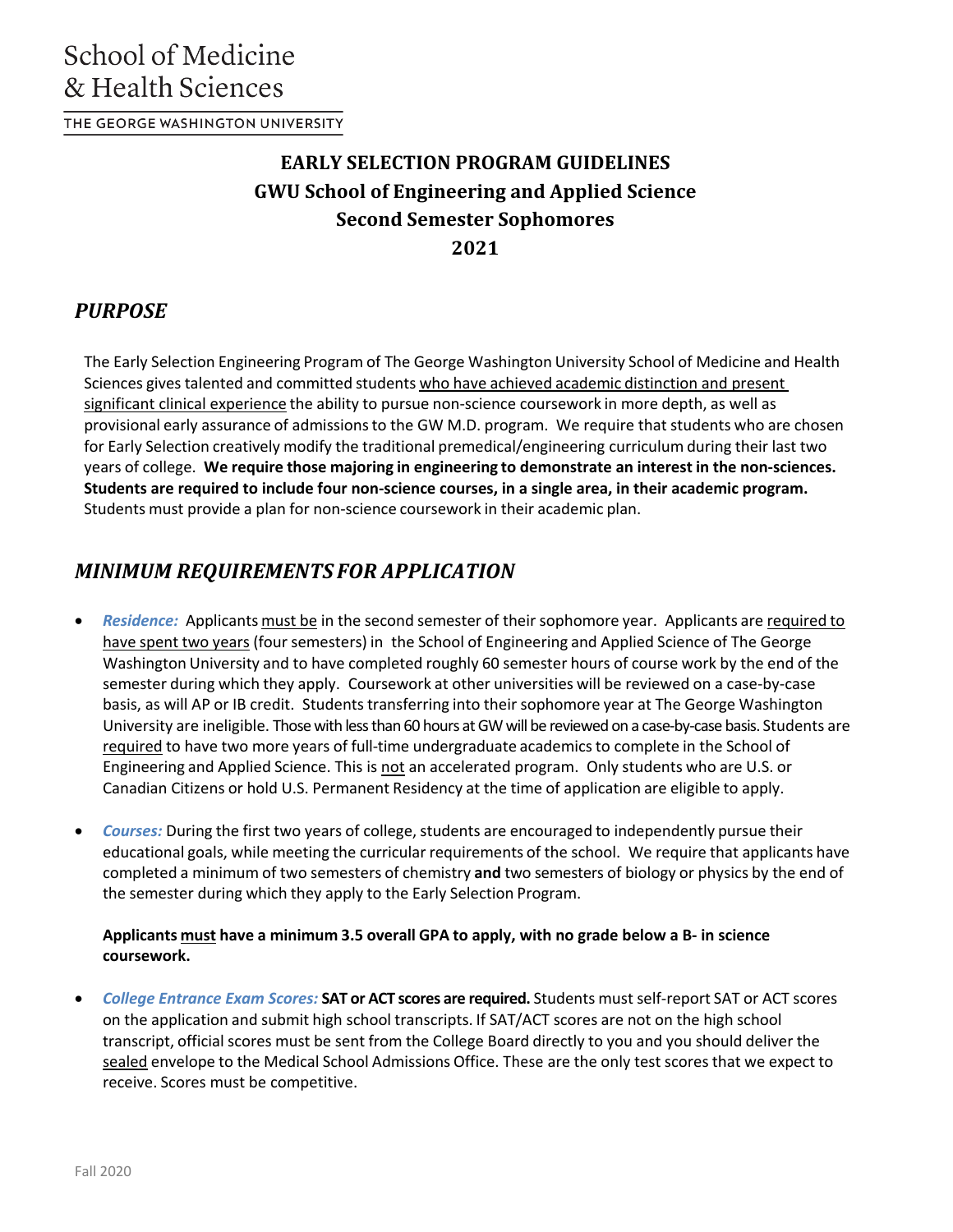• *Application:* In addition to the application, the student will be required to submit a description of academic goals for the last two years of college. **Students must indicate four non-science courses, in a single area, of which two must be 200 level or higher courses**. Please include a two-year projection of specific coursework. Students must explain how their coursework and academic plans will change if they are accepted. An honest and complete statement of planned courses (including, when possible, course names and numbers) and projects will be expected. The application, three letters of recommendation (one letter should be from a GWU science professor and one from an engineering professor) and other materials **must be received by March 25**. Applicants are requested not to submit materials before February 1. Some applicants will be invited for an interview in April/May. The Medical School's Committee on Admissions will review applications and make final decisions by July. Accepted students are required to meet with Diane P. McQuail, Associate Dean of Admissions and Coordinator of Early Selection Programs, to finalize any program changes.

### *SELECTION*

The School of Medicine and Health Sciencesis committed to selecting gifted and altruistic students who can be expected to have distinguished careers as physicians. Criteria will include high school performance, grades in the first two undergraduate years, highly competitive performance on the SAT or ACT, extracurricular activities, healthcare experiences, service, or research experience, letters of recommendation, content and presentation of the application.

Please note this is a very competitive program. Selected applicants will be those academically gifted students who appear to have, in addition to the maturity necessary to make a career decision at this stage, the ability to make the best use of the broad range of undergraduate educational opportunitiesthat selection for this program will encourage. Clinical and service experiences are required at the time of application. An important consideration for selection will be the student's planned educational program during the remainder of the undergraduate years. We require continued academic rigor. We also expect students to be active in service to others, particularly in the health care arena.

**We regret that due to the large numbers of well-qualified students, not all can be chosen. All decisions are made by the Committee on Admissions and are confidential and final.**

### *PREPARATION FOR MATRICULATIONIN MEDICAL SCHOOL*

It is our intent to matriculate all students selected under this program. However, to ensure that our medical students are of the highest caliber, both academically and personally, acceptance into the M.D. program is provisional. All stated requirements on the M.D. Admissions website, as well as indicated here and on the Early Selection acceptance contract must be met. Early Selection students must file an AMCAS and secondary application in early summer prior to matriculation. Students will be required to have a criminal background check before matriculation into the M.D. program. M.D. students are subject to drug screening.

Each semester the Associate Dean of Admissions must review semester grades. In addition, students must submit their course schedules for review by the Associate Dean of Admissions. Early Selection students must complete the competencies listed on the M.D. website. Students are **required** to take the MCAT and submit scores to the Associate Dean of Admissions before September of the year students submit the AMCAS application. Students may retake the MCAT with the Associate Dean of Admissions' approval. Completion of planned courses, completion of degree in the 2-year time span, meeting all requirementsfor admission to medical school, maintaining a minimum GPA of 3.6, no Cs or below in science coursework, competitive MCAT scores (to be